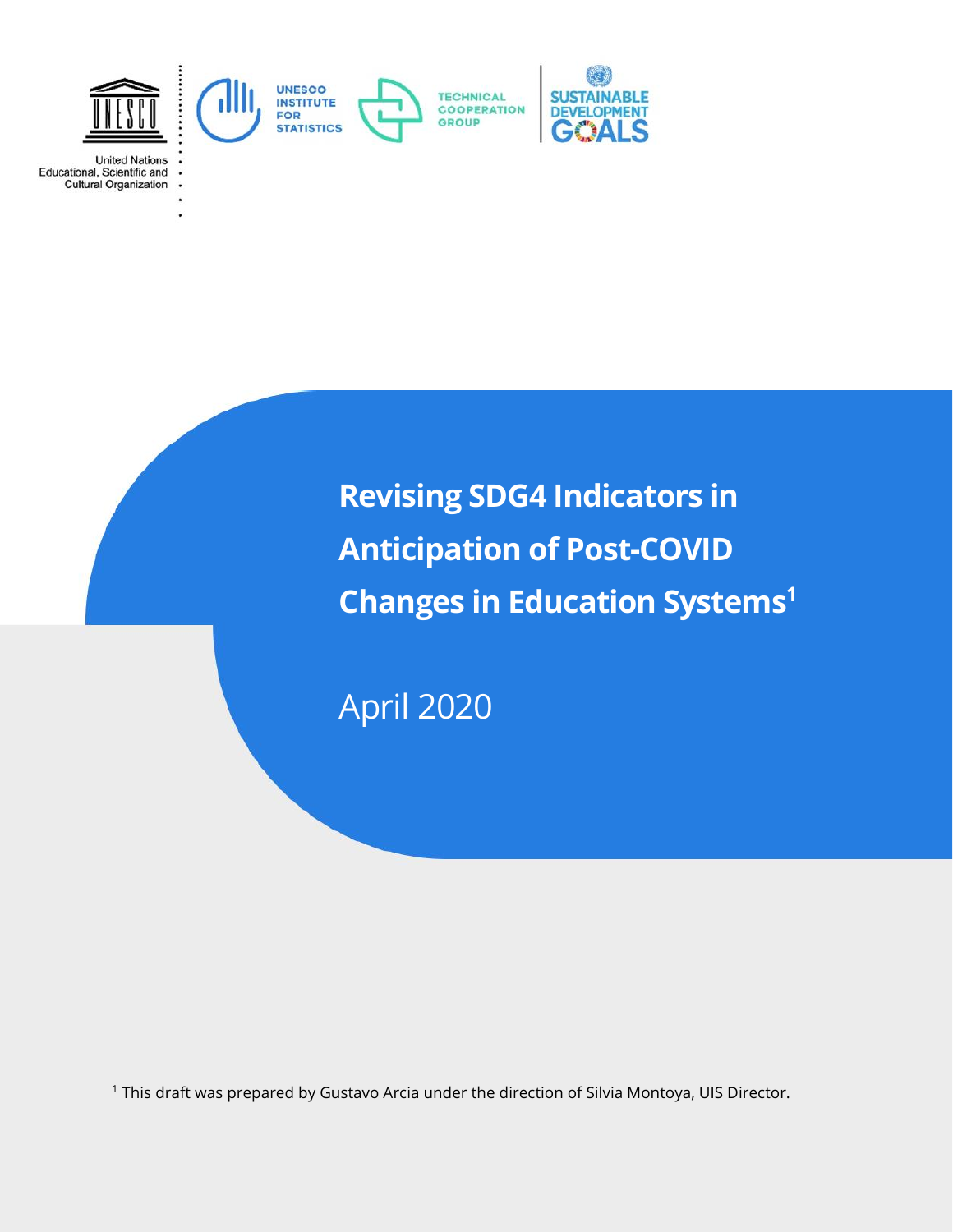

# **1. Introduction**

This note outlines some ideas that would assist the TCG in the review of SDG4 indicators in the face of upcoming long-term trends in the delivery of education. There is a developing consensus among education observers suggesting that the COVID pandemic will induce long-term behavioural changes in the population, and that those changes will have an effect on the operation of education systems. Just like what happened to international travel after 9/11/2001, with drastic changes in security, travel restrictions, monitoring of travellers, and the use of massive amounts of monitoring data, education is likely to undergo significant changes in teaching and learning. Education through the internet, home schooling, education in very small groups, different modes of distance education, may increase their share in how students learn after the COVID pandemic quiets down.

Under Post-COVID conditions it is likely that there would be a new role for education data, with changes in what data to collect, how to collect it, with what frequency, and what modifications would be required of education indicators to report on the data. These trends should impact the nature and scope of SDG4 indicators.

# **2. Changes in Household Behaviours Will Affect Schooling**

Below is a list of topics that are considered relevant for discussion by the TCG, with the purpose of guiding a discussion on the potential changes to SDG4 indicators.

Household behaviour, after the COVID pandemic subsides, is likely to change in regards to classroom attendance by students. This structural shift is likely to have strong impacts on education data. To help in this transition, it is important to discuss some key issues:

- a. Is there a need for a mitigation plan? Countries, and UIS, may need a guide that would help them adjust to prospective changes in household behaviour, and to prospective changes in the ecosystem of education data, especially in the SDG4 indicators,
- b. What data should take into account the seasonality differences between the Northern and Southern hemispheres? For example, in the Northern hemisphere children may lose only a portion of the school year, while in the Southern hemisphere students are likely to lose the entire year. Hence, UIS would need to identify which countries would lose the school year, and which countries will not, and what data would be affected.
- c. Is there a need to establish a new system for measuring learning? The current practice of testing at long intervals to determine student learning works well in a classroom environment, but it does not in a distance-education environment, where students may not connect to the internet regularly, or may not learn as much as in the classroom. Under these conditions and given the context of online instruction—measuring student learning continuously may be a better policy. That way, teachers and schools may adjust instructional methods and approaches in order to avoid low learning outcomes too late in the school year.
- d. How should UIS help countries in the development of monitoring systems to ensure the continuing evaluation of teaching and learning? Defining the role of UIS, ministries of education, statistical institutes, and development agencies is important in order to develop a clear UIS strategy for data in a Post-COVID environment. As a general rule, measuring traditional input and process variables may become both more difficult and also less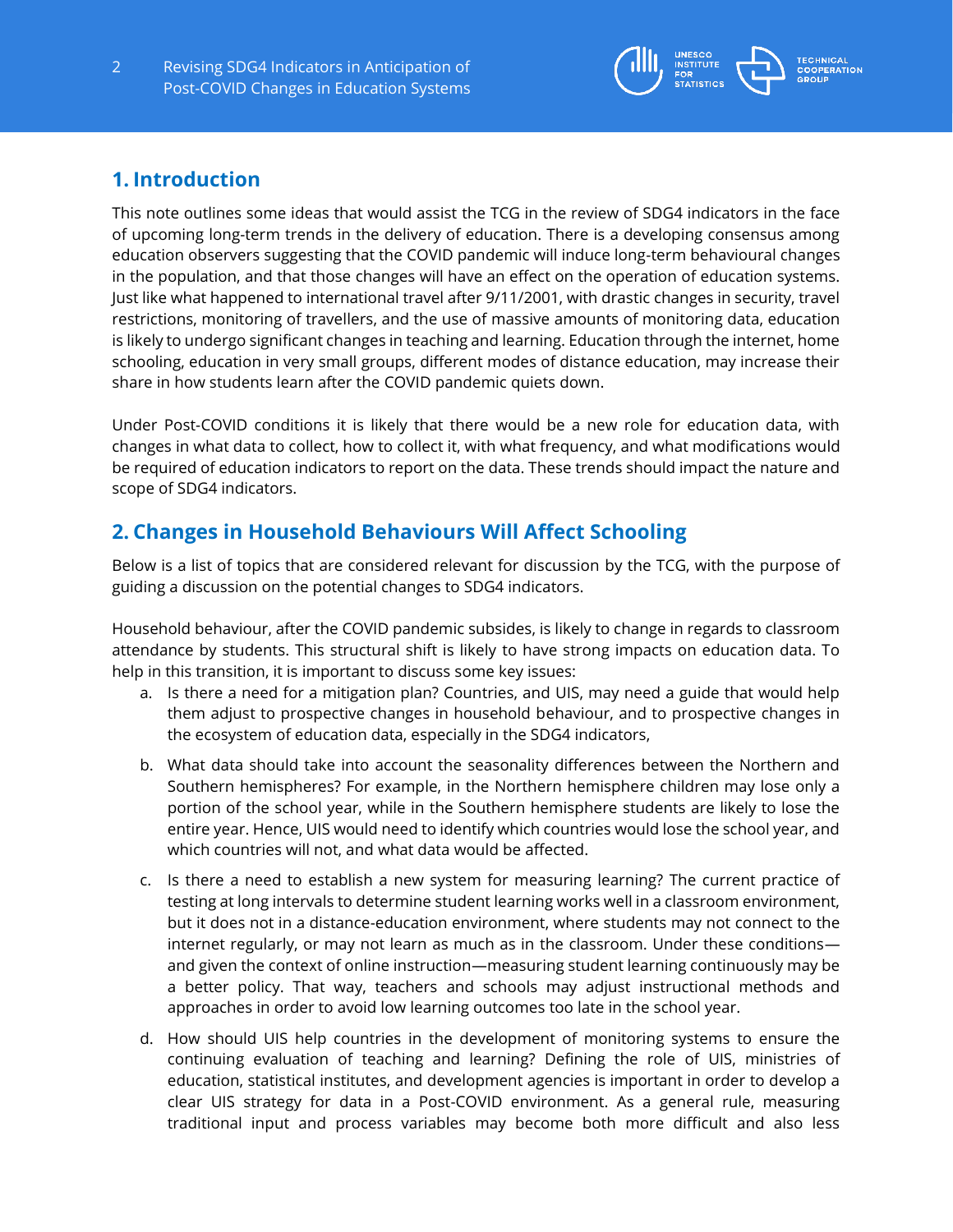

important, and measuring outcomes (learning, and learner welfare) may become more important.

- e. What concepts and variables are likely to change in a Post-COVID environment? Some potential candidates are listed below.
	- i. *Who is a student?* Given that distance schooling may become more prominent, how do we measure enrolment? For example, if a student is enrolled but does not connect to online classes, does that student count as a student in educational statistics? If a student is homeschooled, does not connect, but learns the material, does s/he count as a student in SDG4 statistics? What is the difference between students and learners in education statistics? These distinctions may sound naïve, but in light of the proportion of school-age children that are now in distance schooling, home schooling, and neither in school nor working, these questions become very relevant for statistical reporting and for education policy.
	- ii. *Who is a teacher?* As countries embark on distance education initiatives, and this method of education becoming a significant component of new normal, how do we define a teacher? What is the difference between a teacher in a classroom and an online moderator? Are parents now teachers? These distinctions are important for defining teacher quality, teacher training, and for educational statistics.
	- iii. *Which SDG4 indicators are likely to be affected?* Educational changes are coming post-COVID, and even though there is great uncertainty on which aspects of education will change for the long term, it is important to examine the current SDG4 indicators within this context and figure out which ones are most likely to be affected, and which of those indicators need to be redefined.
		- a. Candidates for a redefinition and proposals for new indicators may include:
			- 1.Distance learning
			- 2.Student/teacher ratios
			- 3.Home schooling
			- 4.Special education
			- 5.Use of the internet as a teaching resource

A tentative listing of SDG4 indicators and their possible changes are discussed in the next section.

- iv. *Which countries should be of priority?* UIS could help prepare implementation plans that take into account those countries that are most likely to be affected, to assist them in thinking about how to tackle data issues. Plans should address the potential modifications to processes of data collection, data reporting, the dissemination of indicators, and the presentation and interpretation of SDG4 indicators to policy makers. However, there is a great digital divide among countries, and a common approach to data collection may not be appropriate. Hence, a first approximation of the criteria for selecting countries needs to be discussed, to determine the scope of the task for UIS and for the modification of SDG4 indicators.
- v. *What data collection methods are cost effective?* Data for some indicators may be collected using simple technology, such as 2G cell phones, and through panels of respondents. Groups such as a random sample of PTA leaders who may be playing some monitoring role in communities, could be key informants on some of the data feeding into some SDG4 indicators. Citizen-led reporting, something that had been growing in interest, may now acquire greater significance.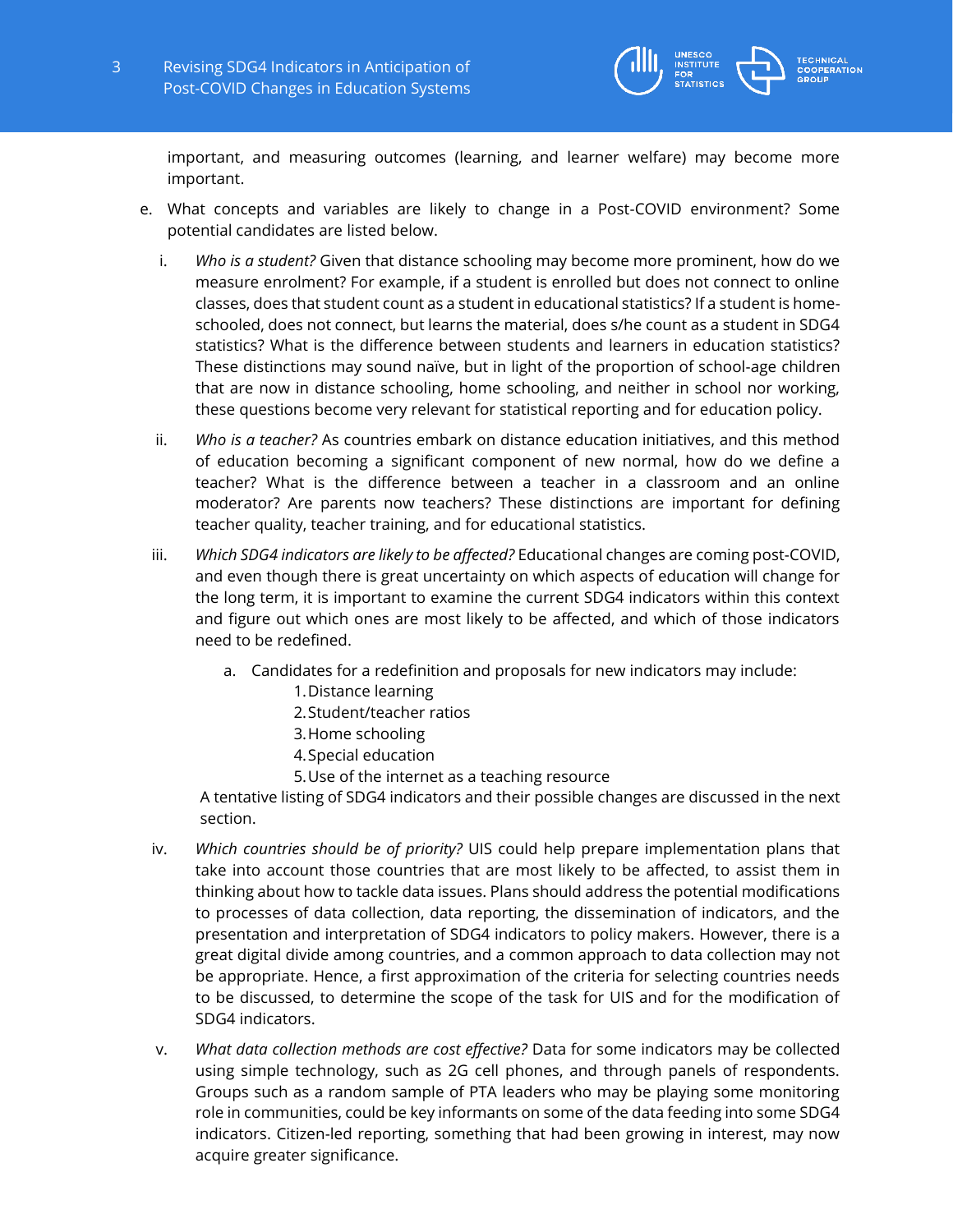

- vi. *What are the implications for statistical institutions?* Post-COVID changes in education systems would inevitably result in changes in the operation of statistical institutes. Changes in methods of data collection, data processing, definition of old and new indicators, new types of reports to be generated, and continuous monitoring of input data and of student learning, are significant challenges that need to be planned now. In addition, these changes would imply new types of personnel skills at these institutions, and a restructuring of their budgets.
- vii. *What are the implications for education system accountability?* Post-COVID adaptations to education may result in a fragmented governance of the education system. For example, free education may have to coexist with online payments for access to the internet, for software applications, and for online tutoring. In a context of fragmented governance, who should be accountable for student learning? If some of the actors in the learning process are not employees of the public education system, accountability would have to be redefined. Possible approaches could include rating systems for content providers, and for modes of knowledge provisions. Also, testing would have to be redefined, where in some cases, tests may be applied immediately after a learning module is concluded, in order to monitor learning on a continuous basis. Under such conditions, the concept of passing and failing needs to be examined carefully.

## **3. Selected SDG4 Indicators and Potential Issues**

The SDG4 indicators listed below have been examined within the context of the above discussion. For each indicator there is a need to identify what type of new complementary data needs to be collected—keeping in mind the country context and level of income and development—and the modifications that each SDG4 indicator would undergo as a result. Identifying new data also implies addressing the sources of information, which may be non-traditional, such as group panels, metadata from software providers, and automatically generated data from online interactions.

# *Indicator 4.1.1 Proportion of children and young people (a) in Grade 2 or 3; (b) at the end of primary education; and (c) at the end of lower secondary education achieving at least a minimum proficiency level in (i) reading and (ii) mathematics, by sex*

The main issues relate to the online monitoring of participants in distance learning (online classes; home schooling). Practical issues to resolve include:

- a. How to manage data on the instructional time spent online
- b. How to test for content knowledge at short intervals
- c. How to ensure access to online educational services
- d. Random sample verification of students' online access and instructional time
- e. Standardization of protocols for monitoring and testing
- f. Classification of countries by average online access levels and within-country equity in access

## *Indicator 4.3.1 Participation rate of youth and adults in formal and non-formal education and training in the previous 12 months, by sex*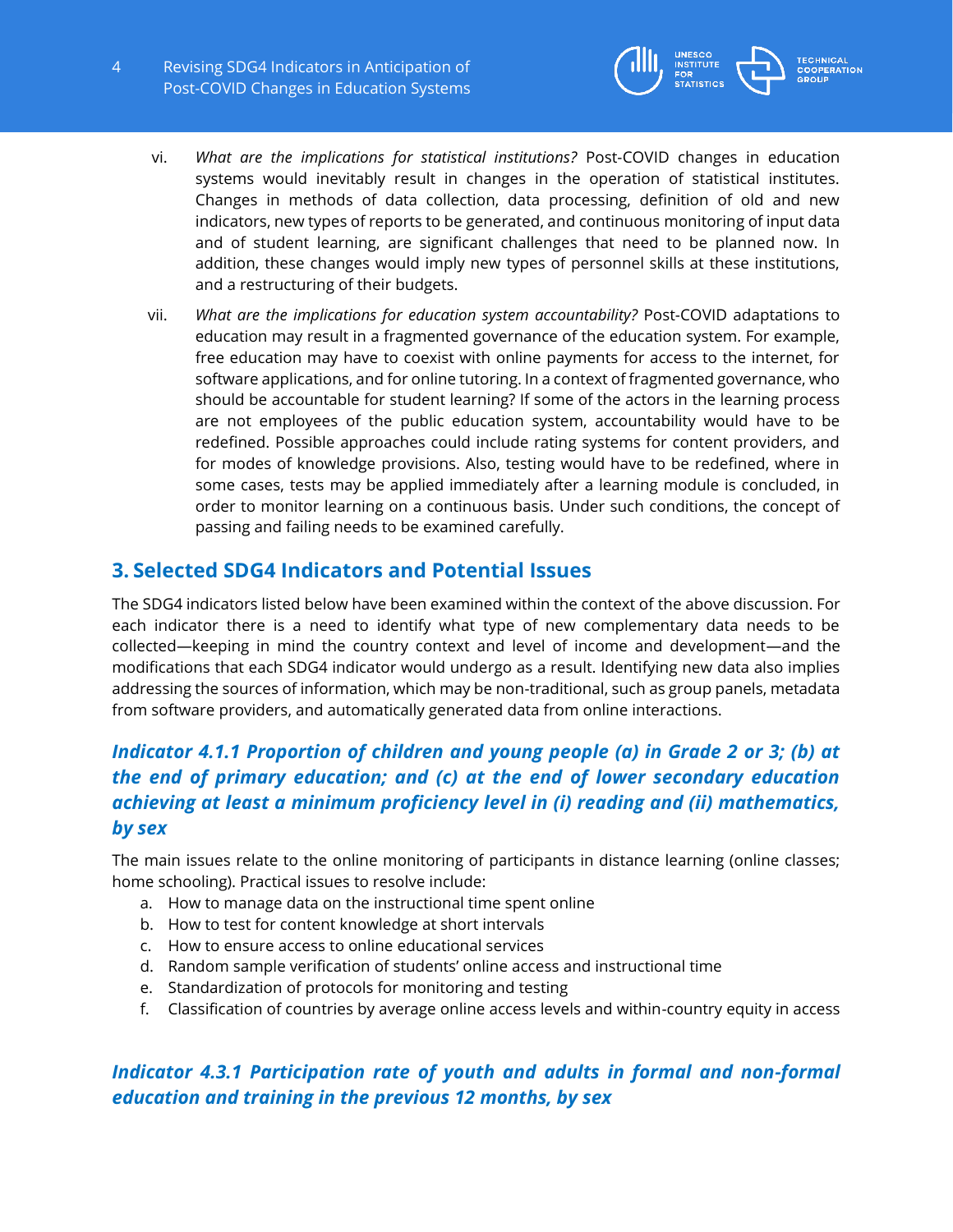

### *Indicator 4.4.1 Proportion of youth/adults with information and communications technology (ICT) skills, by type of skill*

In an Issues with these two indicators include:

- a. The redefinition of standards for measuring participation in non-formal education, online education, and home schooling.
- b. The redefinition of the time period that counts as a school year, as online education allows for individual pacing of content access. As a result, the participation rate has to take into account the chronology of access to educational content by students.
- c. The certification of teachers, trainers, and online moderators to address the content knowledge needs of youth in a distance education context and in light of the restructuring of life skills needed by youth and adults when facing the labour market.
- d. The rates of participation that should include the proportion of students participating in distance education relative to their age group and to the total number of students in their grade level.
- e. The development of certification standards for online content providers.
- f. The certification of content provision and content providers to make the service provision equal to that one might find in a school.

#### *Indicator 4.5.1 Parity indices for all education indicators that can be disaggregated*

Digital equity is an issue that has not been developed fully in basic education, but poverty and gender seem to be key issues that would have to be addressed in a Post-COVID world. Under the traditional programs for alleviating poverty, now access to online education would have to take priority. Also, there may be many locations relying on online education where girls could be diverted to do household chores because they are at home and not in school. Tracking digital equity among the poor and by gender should take priority.

### *Indicator 4.6.1 Proportion of a population in a given age group achieving at least a fixed level of proficiency in functional (a) literacy and (b) numeracy skills, by sex*

The main issue here is the collection and reporting of data on proficiency level by mode of education. Proficiency levels for students in online classrooms, home schooling, and ordinary schooling, should be measured and reported separately, so countries can take corrective action as needed.

# *Indicator 4.a.1 Proportion of schools with access to: (a) electricity; (b) the Internet for pedagogical purposes; (c) computers for pedagogical purposes; (d) adapted infrastructure and materials for students with disabilities; (e) basic drinking water; (f) single-sex basic sanitation facilities; and (g) basic handwashing facilities (as per the WASH indicator definitions)*

The main issue for this indicator is the presumption that the school is the only place for receiving instruction. With the use of online classes and home schooling, this indicator needs to be significantly changed or redefined.